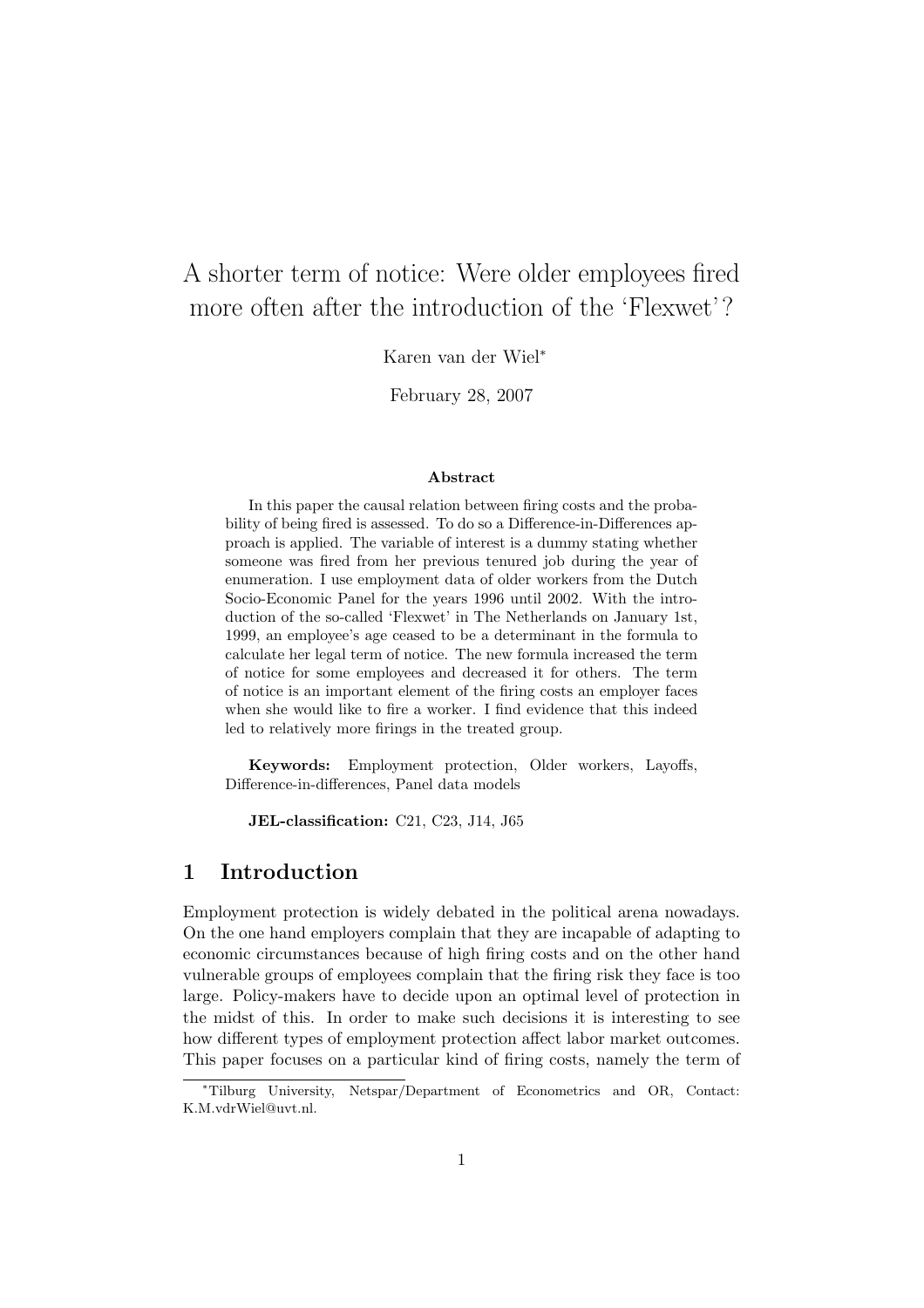notice. As specific groups, notably older workers, are often 'protected' by longer terms of notice we would like to know whether this actually lowers the probability to be fired. An attempt is made to establish a causal relationship in this paper.

Whether a profit-maximizing firm decides to fire a worker with a permanent contract primarily depends on the productivity and wage of the worker. When the difference between these entities is negative, an employer loses money. Assuming that all employees receive a minimal wage, the firm will then consider to fire the worker. It is costly however to adjust the number of employees downwards because of firing costs. Furthermore, it is also costly to attract a new employee in the future because of hiring and training costs. So it could be rational to defer the irreversible decision to fire a worker to circumvent firing and hiring costs. The firm will indeed do so when both the probability of a change for the better (e.g. an economic upturn or an individual productivity increase) and the costs of firing the old and hiring a new worker are sufficiently large. So theoretically, higher costs of firing an existent employee lowers the propensity to fire (but also hire) a worker.

An extensive literature looks at this relationship. On the theoretical side, Bentolila and Bertola (1990) for example built a model by assuming linear adjustment costs and they find that firing costs might actually increase overall long-run employment. Addison and Teixeira (2003) provide an overview of the empirical literature. Lazear (1990) was the first to test the relationship between severance pay and unemployment using international macro-data. He finds significant effects of severance pay on labor markets; increases in severance pay both reduced the number of jobs as well as the size of the labor force. The use of micro-data in the employment protection literature is relatively new however. Pfann (2006) develops a model based on the heterogeneity of workers and tests his findings using micro-data of a mass-layoff in one firm. He concludes that individual characteristics help to explain firing probabilities of workers.

This paper would like to empirically establish the causal relation between terms of notice and firing decisions of firms by using longitudinal microdata. Section 2 lays out the terms of notice regulations in The Netherlands and introduces the so-called 'Flexwet'. Section 3 then explains employed Difference-in-Differences methodology. The data that is used to establish an empirical relation receives attention in Section 4. The specific empirical strategy utilized will be explained in Section 5. Results will finally be presented in Section 6. Section 7 concludes and gives suggestions for further research.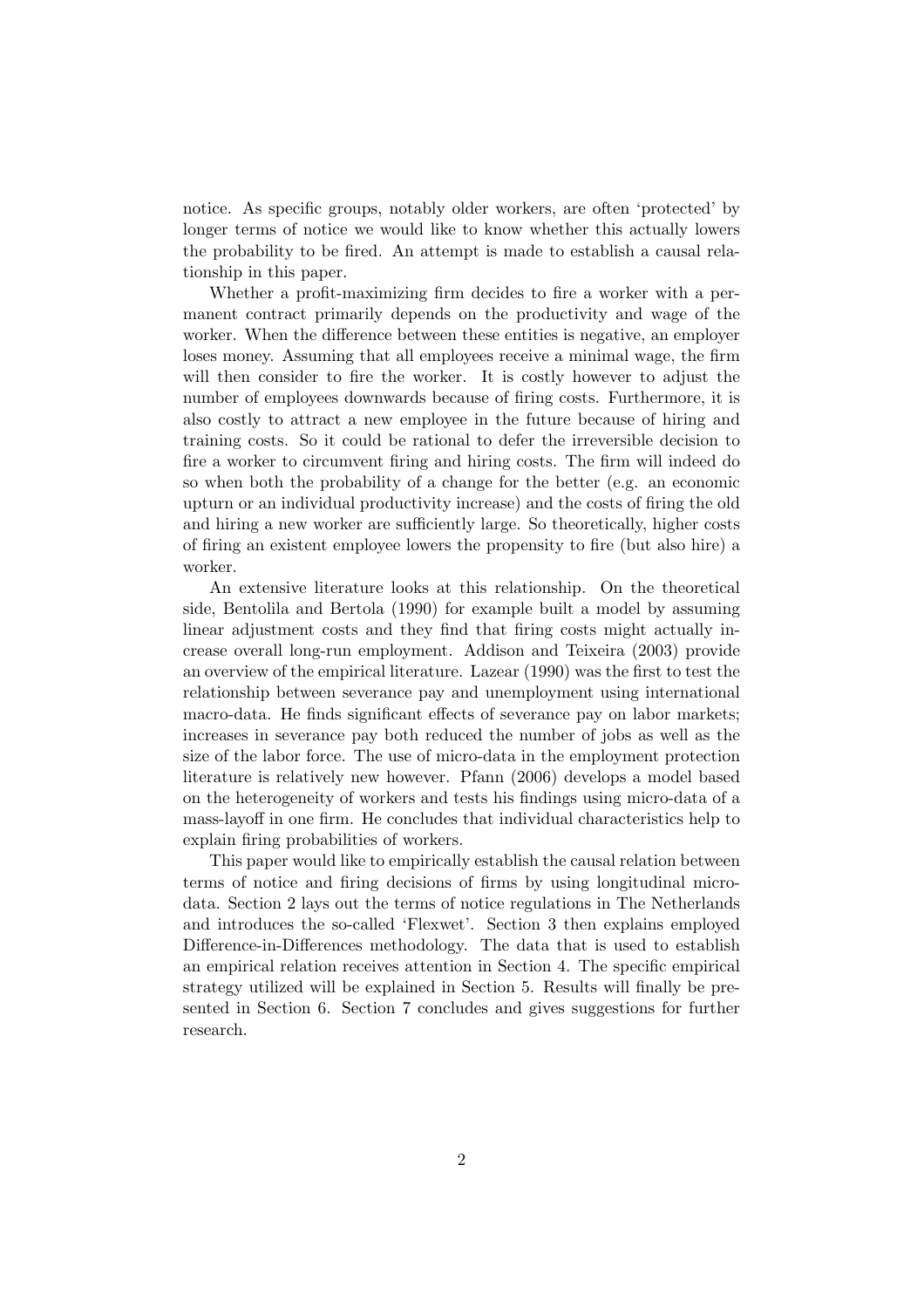## 2 Term of notice/ The 'Flexwet'

One of the main components of firing costs is the term of notice (ToN). Employers in most, at least European, countries are legally required to notify a fired employee several weeks or months in advance before that person is actually fired. When it is assumed that firms only wish to fire loss-making employees, the length of the term of notice partly determines the size of the loss. Furthermore, employees who know they will be fired won't be very motivated to add value to the firm. The losses made will therefore be aggravated when a worker is already dismissed. Thus, the longer the term of notice the higher the firing costs of an employee for the employer. Other components of firing costs include the severance pay and legal costs for dissolving a contract.

The legal terms of notice in The Netherlands changed on January first, 1999. This policy change will be utilized in the Difference-in-Differences methodology of this paper. A law was introduced that was meant to render the labor market more flexible, appropriately called the 'Flexwet'. On the one hand, it was made more attractive to hire employees with temporary contracts. These workers also received better legal protection than before. On the other hand, employees with permanent contracts lost some rights. See Van der Geest, Koopmans and Stavenuiter (2000) for a more detailed description of the changes. The formula for the legal term of notice of tenured employees was adjusted and simplified.<sup>1</sup> Age was removed from the ToN-calculation and the number of possible terms was lowered from 26 to four. This policy change therefore decreased the terms of notice of some employees but increased it for others.

The legal Term of notice (ToN) before 1st of January, 1999 will from now on be referred to as the old-ToN. The old-ToN had a length of one week for every year of tenure, with a maximum of 13 weeks. On top of this workers received an extra week of notice for each year they had worked while being 50 or older, with a maximum of 13 weeks. So, two workers with identical tenures (say 15 years) but different ages (say 40 and 60) could face different terms of notice (in this case 13 weeks and 24 weeks).

The legal term of notice (ToN) after the 1st of January, 1999 will from now on be referred to as the new-ToN. The new-ToN does not depend on age. Any two workers with identical tenures will have to be told the same number of months in advance about their dismissal. Workers who are employed in between zero and four years will receive a ToN of one month.

<sup>1</sup>Although the term of notice is set out by law it is possible to divert from this in a collective wage agreement. Furthermore, it is possible for an employer to circumvent the terms of notice by going to court to dissolve the employment contract. The Dutch ministry of social affairs reports in its annual 'Ontslagrapportage' that from 1996 to 2002 a little over half of annual firings were applied for at the 'CWI', thereby involving the legal term of notice. Nothing changed in the court-procedure over the analyzed period.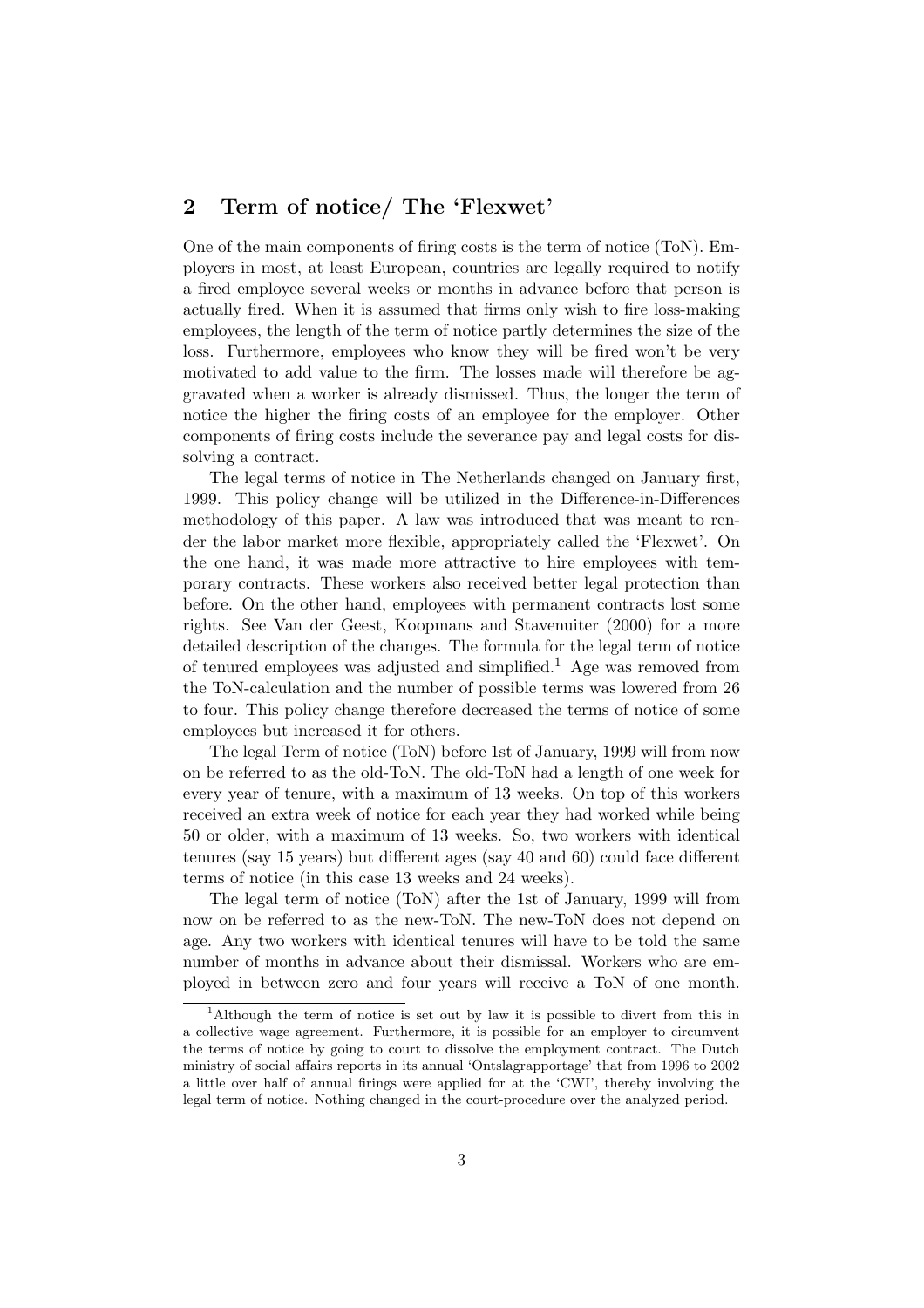

Figure 1: Legal Term of Notice in old (pre-1999) and new (1999 and after) scheme by tenure and age

When employed between five and nine years employees will receive notice two months in advance. If a worker's tenure is between ten and fourteen years, his or her employer will face three months of ToN when he or she would like to fire the worker. Any tenure longer than fourteen years results in a new-ToN of four months.

Whether the old or new term of notice is the shortest thus depends on age and tenure. As the relationship is not so straightforward, figure 1 shows the number of months of notice per number of years of tenure for selected ages. As the new legal term of notice is independent of age, only one line represents this scheme, namely the stepwise increasing line. All employees younger than 51 have an equal old-ToN, depicted by the lowest line. In fact, for those in the youngest age-group the new-ToN is always equal or higher than the old-ToN. This group is thus better protected against firing after the introduction of the 'Flexwet'. Relatively young older workers (aged 51-53) that have been working at a particular firm for a long time (from fourteen years of tenure onwards) are also better protected in the new scheme. Young older workers (aged 51-53) with a lower tenure however might be faced with a lower ToN, depending on the exact years of tenure. Relatively old older workers (aged 55 and older) that have worked in a job for longer than three years enjoyed a higher term of notice in the old scheme. This group of old older workers is hence worse protected through the 'Flexwet' than before. Only old older workers with a very low tenure benefit from the introduction of the 'Flexwet' in terms of a higher term of notice.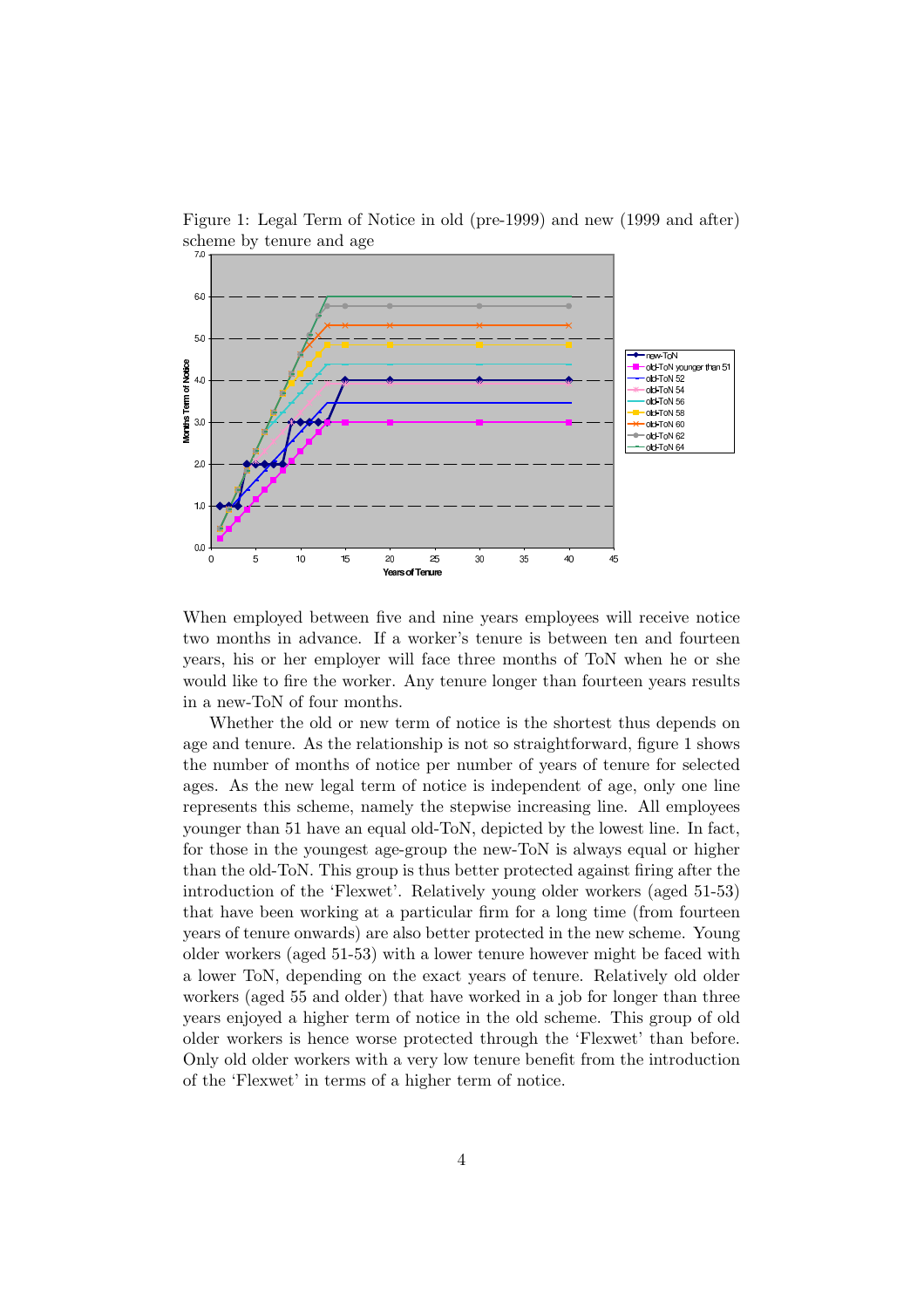# 3 Methodology

Is it true that employees that are more costly to fire are dismissed less often? Although it is relatively simple to find evidence of an association between firing costs and employment status, it is much harder to infer upon causality. To answer the causality question we need information on firing probabilities of employees with low and high firing costs who are identical in everything else. However, this information is practically unavailable as terms of notice depend on observable characteristics. Longer tenured employees are rewarded for their loyalty with higher legal terms of notice. Also older employees often (or at least in the past) have to be notified longer in advance of their upcoming dismissal. This was installed, at least in The Netherlands, as it was assumed that older workers will have more trouble finding new, suitable employment and therefore they need more time to search for it. Firing costs thus differ across groups of workers, but whether you belong to a group with short or long tenure is in part endogenous and depends on unobservable characteristics such as work attitude. Therefore a specific empirical strategy is needed to answer the research question.

A methodology called Difference-in-Differences (DID) will be employed to assess whether firing costs can be causally linked to firing probabilities. Card (1989) and Card and Krueger (1994) were among the first to employ this technique in the field of labor economics. DID takes into account that in order to find a causal relationship between two variables one has to compare the outcomes of groups that only differ in terms of the variable one is interested in. To do so, one needs to have information on the outcome variable, on the cause-variable and on an exogenous change in the causevariable (i.e. the treatment). It is essential for a DID analysis to find an exogenous change that affects one group of the population (i.e. the treated group) and that does not affect another group of the population (i.e. the control group). In my analysis, the introduction of the 'Flexwet' will serve as an exogenous policy change.

If being a member of the treated group is fully exogenous one could identify causality by simply comparing the outcomes of the two groups. However, experiencing the 'treatment' is often endogenous and therefore outcomes over time are needed. When observations of both groups are present before and after the change in the cause-variable it is possible to distinguish a causal effect. DID compares the outcomes after and before of the treated group to the outcomes after and before of the control group. Hereby one compares outcomes of individuals that are identical except for the cause-variable. The control group trend is subtracted in order to take out a time trend in the outcome variable. An essential assumption for DID is that the time trend is equal to both groups.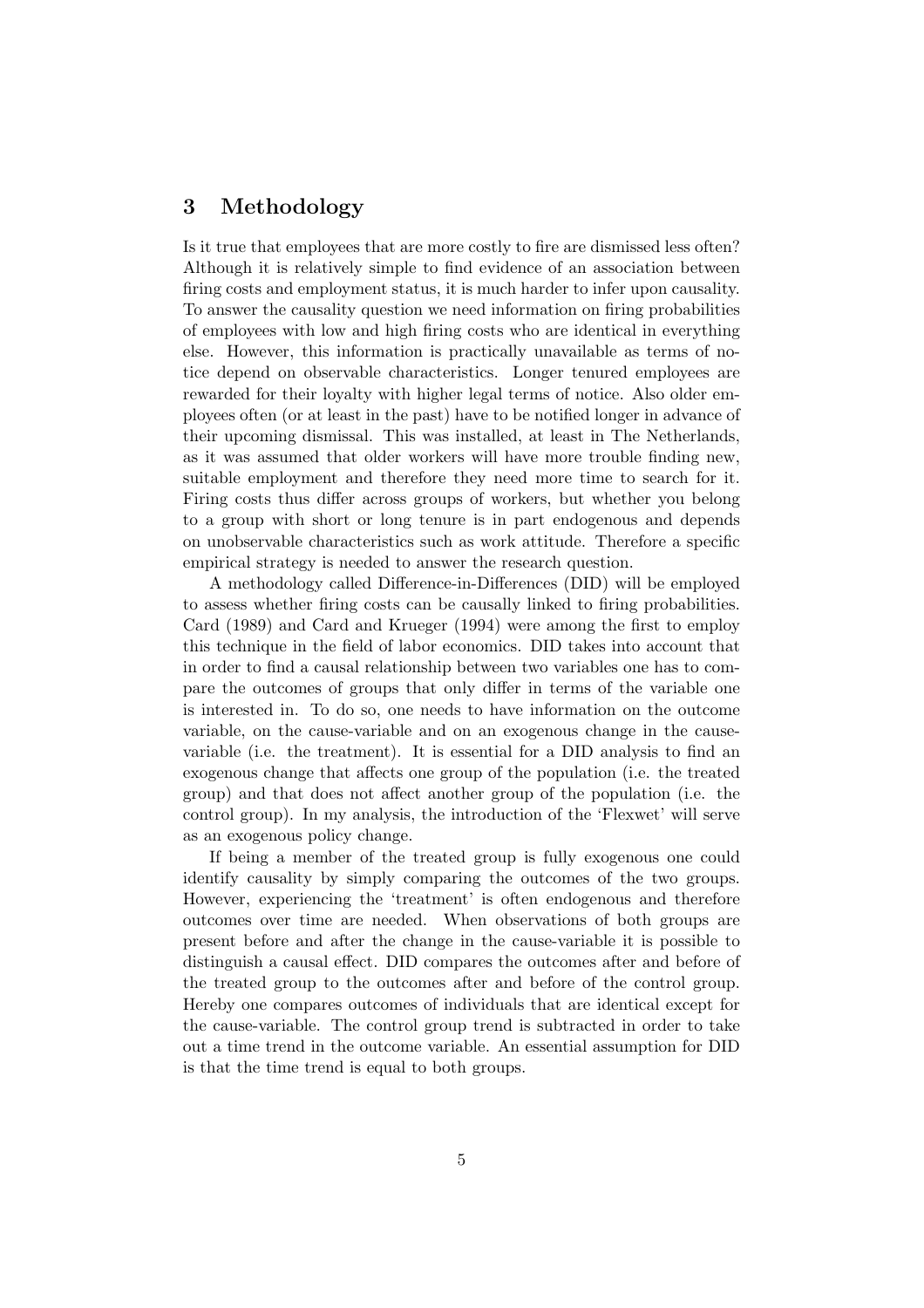### 4 Data

Seven waves of the Dutch Socio-Economic Panel (SEP) were used for the empirical analysis of the research question (1996-2002). This longitudinal dataset has been collected annually by the Dutch Central Bureau of Statistics from 1984 onwards. The SEP is collected every April. I have used all available waves after the 'treatment' (after the collection of the 1999 wave) and an equal amount of waves before the 'treatment'. Although the same individuals are ususally observed multiple times in my sample, I do not use a balanced panel. The sample consists of individuals who are 50 to 64 years old. This age-restriction was chosen in order to meet the differencein-difference assumption that time trends should be identical to both the treated and the control group. If younger respondents would be included in the analysis other age-specific policy alterations, such as changes in early retirement schemes, could render the time trend in firing probabilities between the treated and untreated groups unequal. The treatment effect of the introduction of the 'Flexwet' could then become unidentifiable.

The treated group consists of individuals who had tenure (i.e. were employed with a permanent contract) in the previous survey-period who would, when employed, face a shorter new-ToN in the current survey-year than an old-ToN in the previous year. In the control group, we find the previous survey's tenured employees who would, if employed, face an equal or longer new-ToN this year than an old-ToN last year. To decide whether someone is a member of the treated or the control group I thus compare the terms of notice someone would have received last year under the old legislation and the term of notice someone would receive this year under the new legislation when employed. Membership of the treatment group therefore only depends on a respondent's particular age, tenure vector (denoted as  $(A_i, L_i)$ ). 3,669 individuals meet the requirements for the control group in my dataset and 1,945 individuals meet the requirements for the treated group in the dataset. Note that only individuals between 50 and 64 that were employed with a permanent contract last year are included in the sample.

For example: a 51-year old with a tenure of ten years would be in the control group. He or she would have received eleven weeks of notice in the old situation in the previous survey-period (ten times one week plus one week extra for the year worked when older than fifty), but would receive three months of notice in the new situation this year (eleven years of tenure gives rise to three months of notice). However, a 52-year old who has been employed for eight years would be in the treated group. Last year in the old situation, the employer would have been forced to provide a ToN of ten weeks (eight times one week plus two weeks for the years worked when older than fifty) whereas this year in the new situation, the legal ToN would be two months (eight years of tenure gives rise to two months of notice). Note that this is not necessarily linear in age. A 57-year old with a tenure of three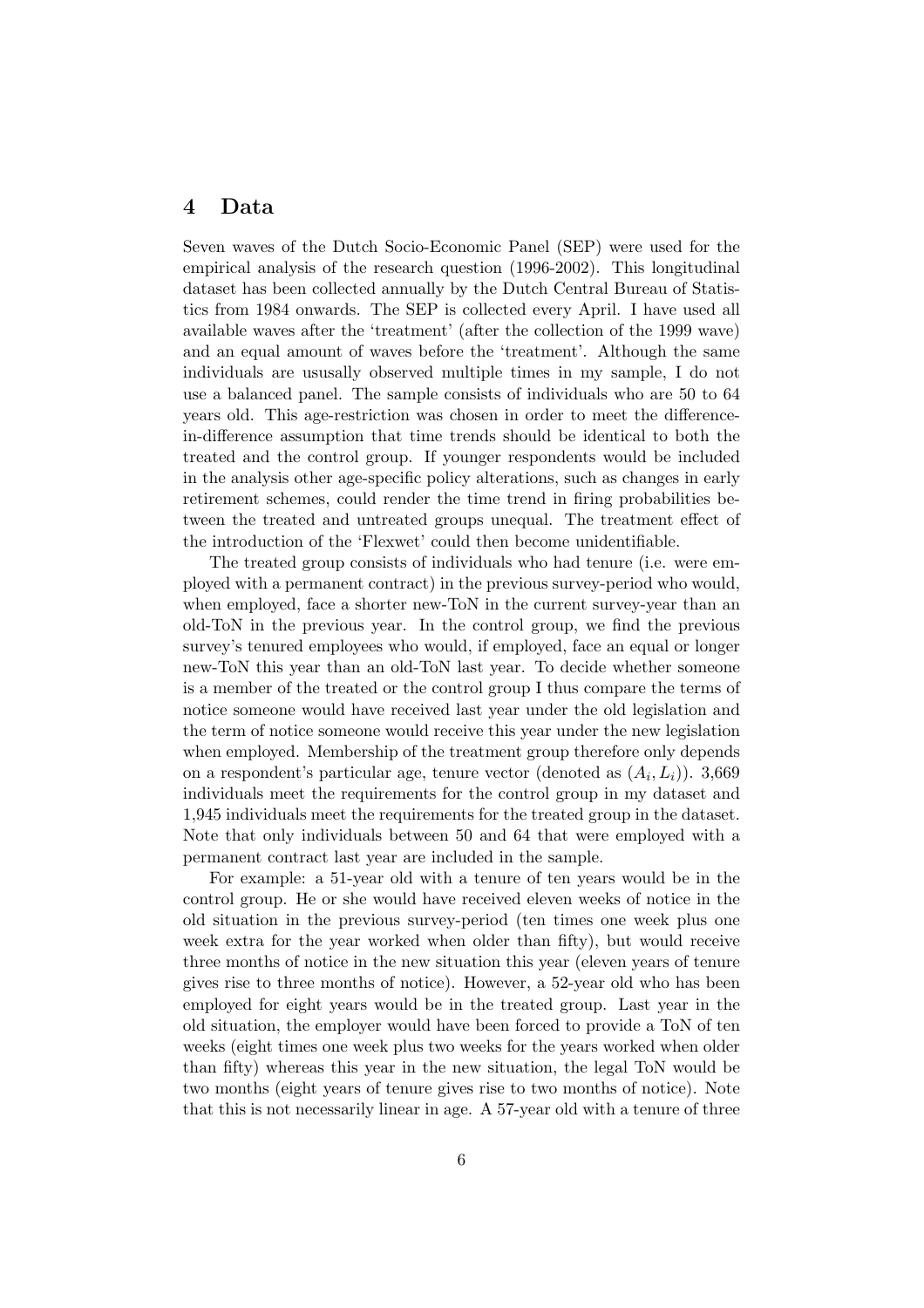

Figure 2: Histogram of ages in control and treated group

years will be a member of the treated group and a 58-year old with a tenure of four years will be a member of the control-group. This also means that over time individuals can move back and forth between groups.

Figures 2 and 3 show histograms of the ages and tenure years of individuals in the control (left) and treated (right) groups. Although almost each age and tenure is present in both groups, the treated group contains more older workers and more workers with a long tenure.

Some summary statistics of the treated and control group can be found in tables 1 and 2. Table 3 presents the t-statistics of t-tests on the equality of means in the two groups. The tests indicate that the groups are different in nature. The control group is younger, lower tenured and works longer hours. However, in terms of gross wages there is no significant difference between the groups. If we believe that wages fully represent productivity the groups are hence comparable. Note that the groups are allowed to be different in observed and unobserved characteristics, as long as the time-trend in the groups' outcome-variable is equal. As both groups are relatively equal in age and equal in wages I believe this requirement is met.

The dependent variable on whether someone was fired from his or her previous job during the last year is not directly observed in the SEP. Therefore this dummy is constructed by combining several variables. Someone is considered to be fired in the period between the previous and the current survey when he or she was employed during the last survey, indicates in this survey that his or her last job terminated within a year ago of the current survey and when the reason for that termination was a forced resignation.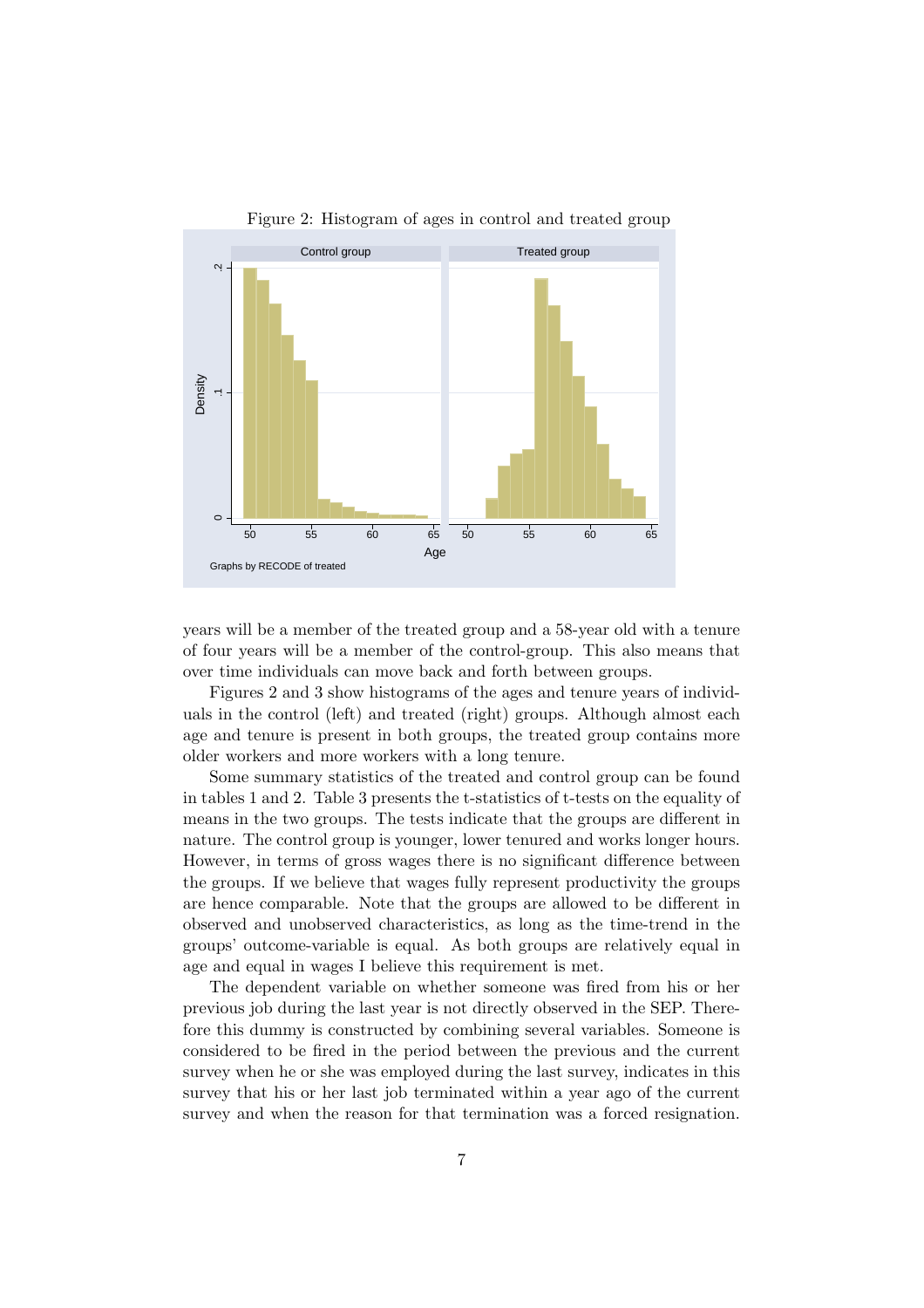

Figure 3: Histogram of tenure in control and treated group

Table 1: Summary statistics for control group

| Variable                     | Obs   | Mean    | Std. Dev. | Min            | Max     |
|------------------------------|-------|---------|-----------|----------------|---------|
| Age                          | 3,669 | 52.5    | 2.2       | 50             | 64      |
| Tenure                       | 3,432 | 16.6    | 11.4      | $\Omega$       | 41      |
| Gross yearly wages           | 3,267 | 62,699  | 41,552    | $\overline{2}$ | 733,342 |
| Dummy for working part-time  | 3,496 | $.32\,$ | .47       | $\theta$       |         |
| Working hours                | 3,669 | 35.0    | 14.2      | $\theta$       | 99      |
| Dummy for permanent contract | 3,496 | .86     | .34       | $\theta$       | 1       |
| Dummy for male               | 3,669 | .65     | .48       | $\theta$       | 1       |
| $\text{dummy}1996$           | 3,669 | .12     | .33       | $\theta$       | 1       |
| dummy1997                    | 3,669 | .14     | .34       | $\theta$       | 1       |
| $d$ ummy $1998$              | 3,669 | .14     | .35       | $\theta$       | 1       |
| dummy1999                    | 3,669 | .14     | .35       | $\theta$       | 1       |
| $\text{dummy}2000$           | 3,669 | .15     | .36       | $\theta$       | 1       |
| $\text{dummy}2001$           | 3,669 | .15     | $.36\,$   | $\theta$       | 1       |
| $\text{dummy}2002$           | 3,669 | .15     | .36       | $\overline{0}$ | 1       |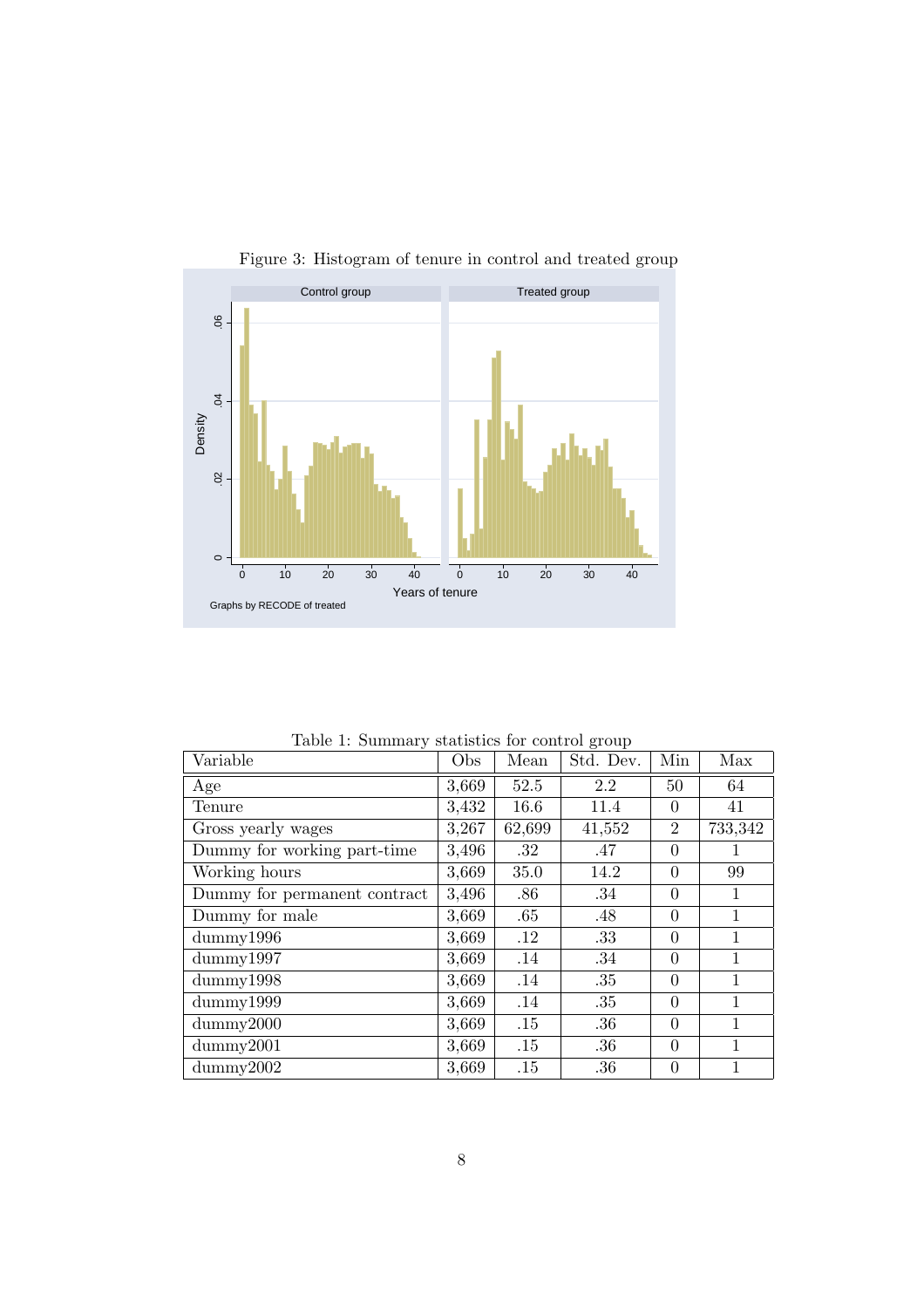| Variable                     | Obs   | Mean   | Std. Dev. | Min            | Max          |
|------------------------------|-------|--------|-----------|----------------|--------------|
| Age                          | 1,945 | 57.6   | 2.5       | 52             | 64           |
| Tenure                       | 1,647 | 20.0   | 11.0      | $\Omega$       | 50           |
| Gross yearly wages           | 1,677 | 61,586 | 41,548    | 1              | 768,534      |
| Dummy for part-time          | 1,690 | .40    | .49       | $\theta$       | 1            |
| Working hours                | 1,944 | 30.9   | 17.0      | $\theta$       | 90           |
| Dummy for permanent contract | 1,690 | .84    | .37       | $\theta$       | $\mathbf{1}$ |
| Dummy for male               | 1,945 | .66    | .47       | $\theta$       | $\mathbf{1}$ |
| dummy1996                    | 1,945 | .11    | .31       | $\theta$       | $\mathbf{1}$ |
| dummy1997                    | 1,945 | .13    | .34       | $\theta$       | $\mathbf{1}$ |
| dummy1998                    | 1,945 | .14    | .34       | $\theta$       | $\mathbf{1}$ |
| dummy1999                    | 1,945 | .14    | .34       | $\theta$       | $\mathbf{1}$ |
| $\text{dummy}2000$           | 1,945 | .14    | .35       | $\theta$       | 1            |
| $\text{dummy}2001$           | 1,945 | .17    | .37       | $\theta$       | 1            |
| $\text{dummy}2002$           | 1,945 | .18    | .38       | $\overline{0}$ | 1            |

Table 2: Summary statistics for treated group

Table 3: T-tests on the equality of means between the treated and control group

| Variable                     | t-value |
|------------------------------|---------|
| Age                          | $-78.2$ |
| Tenure                       | $-10.2$ |
| Gross yearly wage            | 0.9     |
| Dummy for part-time          | $-5.8$  |
| Working hours                | 9.6     |
| Dummy for permanent contract | 2.1     |
| Dummy for male               | 0.8     |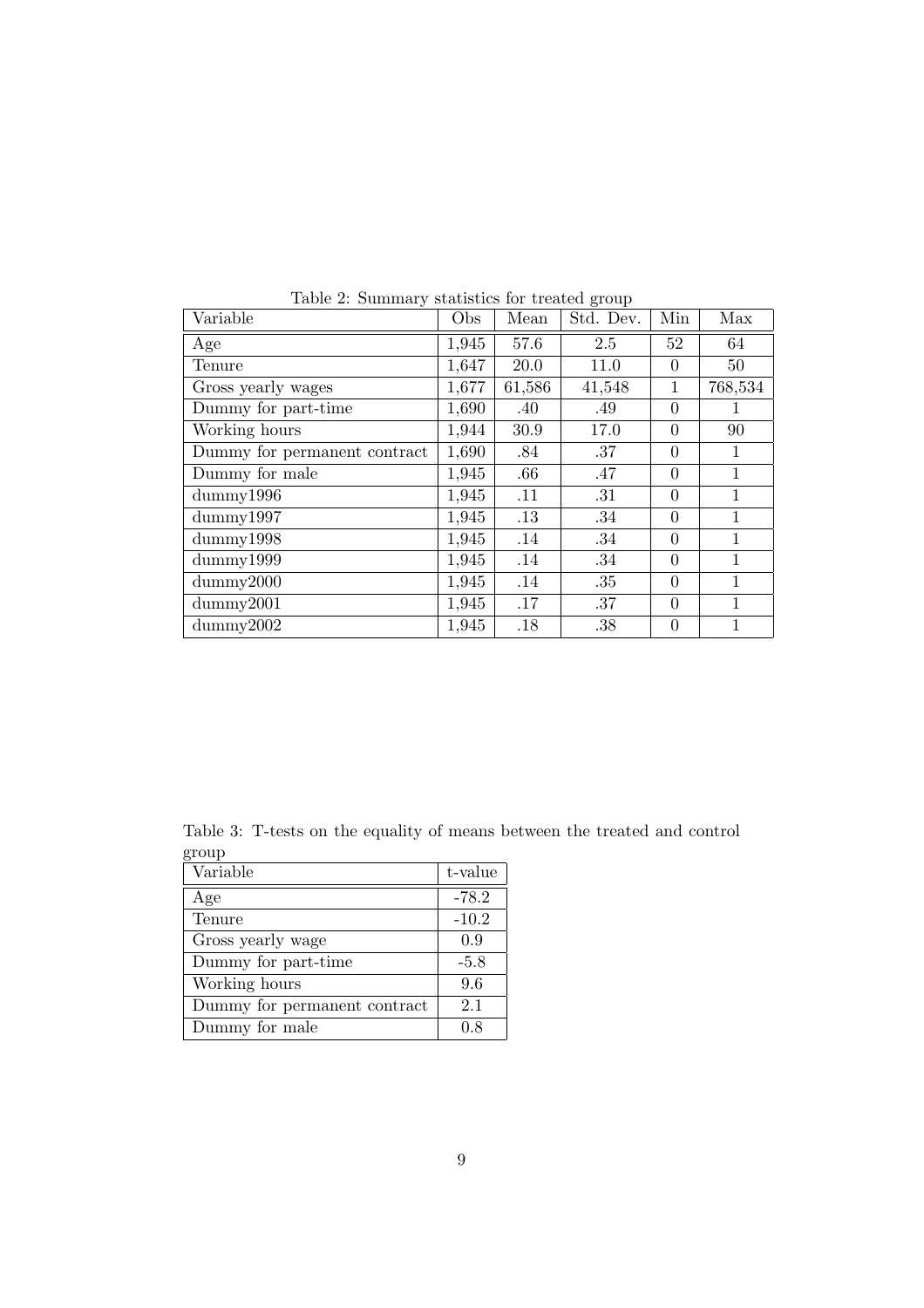Two different paths lead to being considered as not being fired. Someone is not fired when she was employed during the last survey and when she indicates in this survey that her last job ended longer than a year ago and someone is not fired when her last job terminated within a year ago of the current survey but the reason for that termination was another job or other personal reasons. Of those older than 49 and younger than 65, 3,867 observations in my dataset were not fired according to my definition. Only 49 observations were forced to resign during the previous year. This comes down to 1,236 individuals who are never fired, 26 individuals who enter the dataset as both fired and not-fired and 23 individuals who enter the dataset only as being fired. Although this is a very small number the regressions in the next section render significant results.

Some summary statistics of those who were fired and those who were not fired can be found in table 4 and 5. Table 6 presents the t-statistics of t-tests on the equality of means in the two groups. These tests indicate, like for the treated and control group, that the groups are different in nature. Information collected in the current survey is used to compile these tables (as opposed to lagged information from last year's survey). This explains why some respondents who are fired are at the same time employed. These have started a new job already during the previous year. Overall, recently fired individuals have lower tenure and have a permanent contract much less often. Table 4 shows that there is some measurement error in the data. Individuals who I believe to have been fired during the last year have an average tenure of 5.5 years. Closer inspection reveals that this is due to an outlier of 35 years. Because of the small number of dismissals the observation is not omitted from the sample.

# 5 Empirical Strategy

Table 3 shows that the treated and control group are different when observable characteristics are taken into account. On top of this it is likely that these differ in unobservable characteristics. Hence, the groups are not directly comparable. When pre- and post-treatment information is available the Difference-in-Differences estimator can then be estimated to answer the research question.

The DID-estimator is defined as

$$
\beta = [E(Y|T = 1, D = 1) - E(Y|T = 0, D = 1)] -
$$
  
\n
$$
[E(Y|T = 1, D = 0) - E(Y|T = 0, D = 0)]
$$
\n(1)

where Y denotes whether an individual is fired.  $T = 0$  is the period before the new law was introduced and  $T = 1$  is the period after the introduction of the law.  $D = 1$  denotes an individual that faces lower ToN this year (i.e. is a member of the treated group) and  $D = 0$  denotes an individual that faces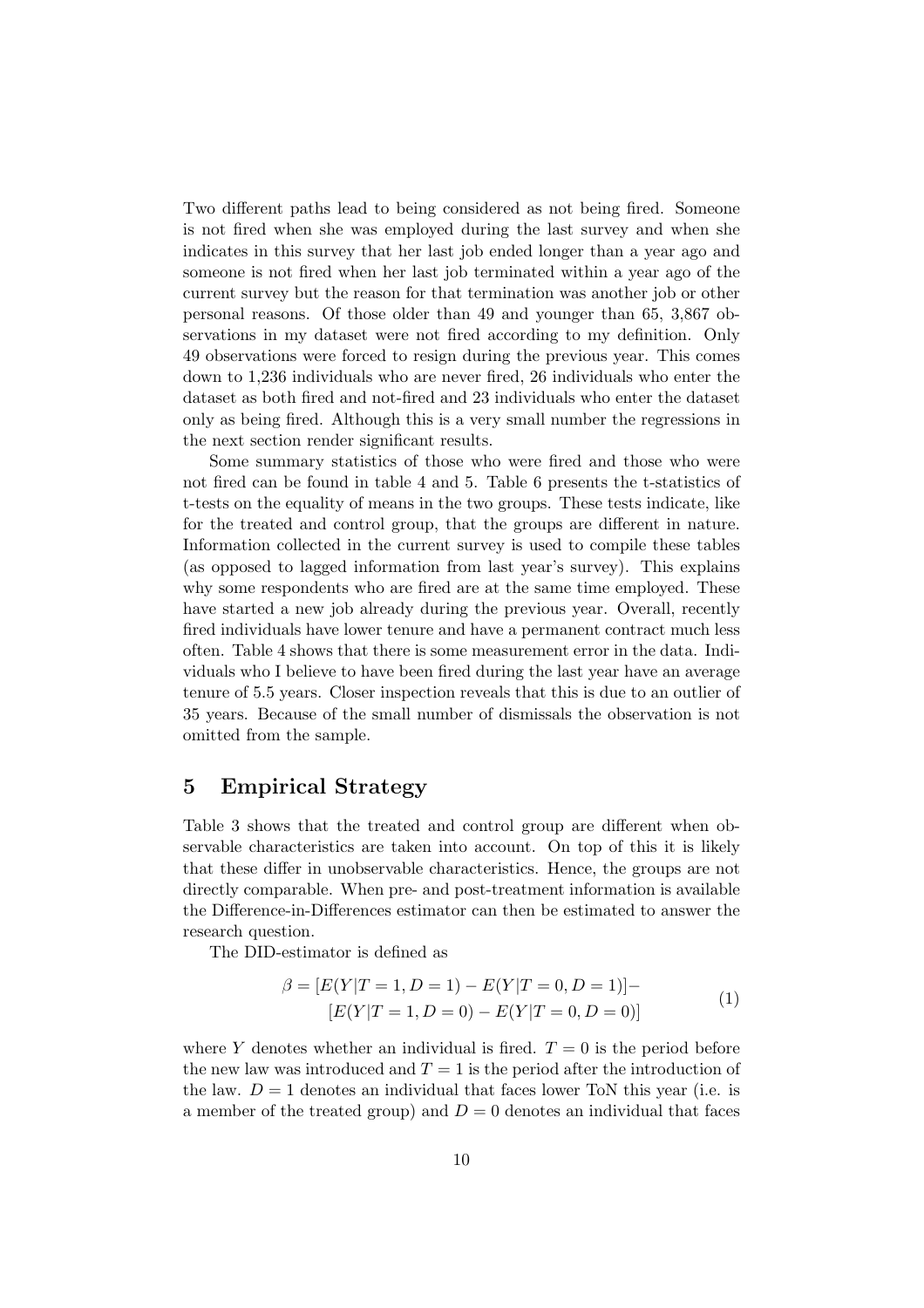| rapio 1. Sammary pragments for mou group<br>Variable | Obs | Mean     | Std. Dev. | Min           | Max          |
|------------------------------------------------------|-----|----------|-----------|---------------|--------------|
| Age                                                  | 46  | 53.6     | 3.2       | 50            | 62           |
| Tenure                                               | 11  | 5.5      | 12.5      | $\Omega$      | 35           |
| Gross yearly wages                                   | 42  | 45,298   | 28,572    | 3,653 135,919 |              |
| Dummy for part-time                                  | 12  | .5       | .52       | $\theta$      | 1            |
| Working hours                                        | 46  | 8.3      | 15.3      | $\theta$      | 48           |
| Dummy for permanent contract                         | 12  | .33      | .49       | $\theta$      | $\mathbf{1}$ |
| Dummy for male                                       | 46  | .59      | .50       | $\theta$      | $\mathbf{1}$ |
| $\text{dummy}1996$                                   | 46  | .26      | .44       | $\theta$      | $\mathbf{1}$ |
| dummy1997                                            | 46  | .17      | .38       | $\theta$      | 1            |
| dummy1998                                            | 46  | .17      | .38       | $\theta$      | 1            |
| $\text{dummy}1999$                                   | 46  | .02      | .15       | $\theta$      | 1            |
| $\text{dummy}2000$                                   | 46  | $\Omega$ | $\Omega$  | $\theta$      | $\theta$     |
| $\text{dummy}2001$                                   | 46  | .09      | .28       | $\theta$      | $\mathbf{1}$ |
| dummy2002                                            | 46  | .28      | .46       | $\theta$      | 1            |

Table 4: Summary statistics for fired group

Table 5: Summary statistics for not-fired group

| Variable                     | Obs   | Mean    | Std. Dev. | Min            | Max          |
|------------------------------|-------|---------|-----------|----------------|--------------|
| Age                          | 3,796 | 54.09   | 3.2       | 50             | 64           |
| Tenure                       | 3,518 | 16.6    | 9.8       | 0 43           |              |
| Gross yearly wages           | 3,752 | 59,588  | 42,004    | 69             | 768,534      |
| Dummy for part-time          | 3,796 | .40     | .49       | $\Omega$       |              |
| Working hours                | 3,794 | 33.7    | 12.8      | $\overline{2}$ | 80           |
| Dummy for permanent contract | 3,796 | .98     | .14       | $\theta$       | 1            |
| Dummy for male               | 3,796 | .61     | .49       | $\theta$       | $\mathbf{1}$ |
| $\text{dummy}1996$           | 3,796 | $.13\,$ | .33       | $\theta$       | $\mathbf{1}$ |
| dummy1997                    | 3,796 | .14     | .34       | $\theta$       | 1            |
| dummy1998                    | 3,796 | .14     | .34       | $\theta$       | $\mathbf{1}$ |
| dummy1999                    | 3,796 | .14     | .35       | $\theta$       | $\mathbf{1}$ |
| $\text{dummy}2000$           | 3,796 | .15     | .35       | $\theta$       | $\mathbf{1}$ |
| $\text{dummy}2001$           | 3,796 | .16     | .36       | $\theta$       | 1            |
| $\text{dummy}2002$           | 3,796 | .16     | .37       | $\overline{0}$ | 1            |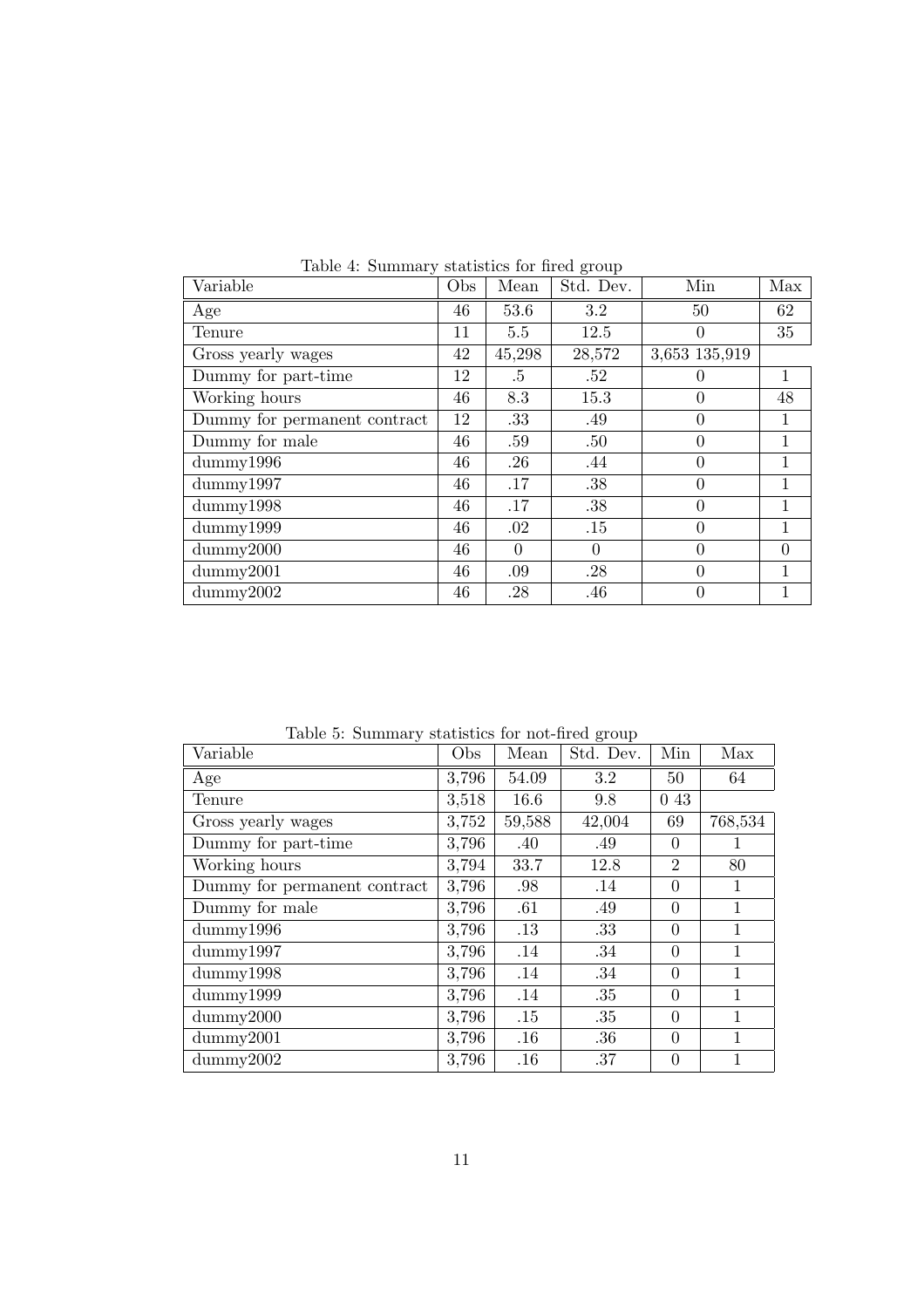Table 6: T-tests on the equality of means between the fired and not-fired group

| Variable                     | t-value |
|------------------------------|---------|
| Age                          | $-2.9$  |
| Tenure                       | 12.9    |
| Gross yearly wage            | 3.26    |
| Dummy for part-time          | 0.44    |
| Working hours                | 9.6     |
| Dummy for permanent contract | 32.7    |
| Dummy for male               | $-0.07$ |

equal or higher ToN (i.e. is a member of the control group).  $\beta$  measures the difference between the difference in the percentage of fired employees in the treated group after 1998 and before 1999 and the same difference for the control group.

The DID-parameter  $\beta$  can also be obtained as the coefficient of the interaction term in a regression of outcomes on treatment and time dummies. Cameron and Trivedi (2005) explain this in detail.. One can write

$$
Y^* = \beta_0 + \beta_1 D + \beta_2 T + \beta_3 (D * T) + \epsilon \tag{2}
$$

where  $Y^*$  is a latent variable representing the desire of an employer to fire an employee. This latent variable is mapped into a binary variable that represents whether the employee is actually fired or not. In this equation  $\beta_3$  equals the DID-estimator. I will estimate this equation through a probit regression.

The dataset furthermore has a panel character, i.e. multiple individuals are observed a number of times (even within  $T = 0$  and  $T = 1$ ). The data will then be serially correlated by construction as the error terms will be correlated for every year for given individuals. This problem is 'solved' by using random effect estimators. Fixed effects is impossible as the number of individuals with both fired and not-fired observations is very little. So the error terms of the regressions are assumed to consist of a term that is randomly distributed over all observations  $(\epsilon)$  and an individual-specific term that is randomly distributed over all individuals  $(v)$ , i.e. to use a random effects probit model. The following equation is estimated in the remainder of this paper.

$$
Y_{it}^* = \beta_0 + \beta_1 D_{it} + \beta_2 T_t + \beta_3 (D * T)_{it} + v_i + \epsilon
$$
 (3)

$$
Y_{it} = \begin{cases} 0 & \text{if } Y_{it}^{*} < 0.5, \\ 1 & \text{if } Y_{it}^{*} > = 0.5. \end{cases}
$$
 (4)

 $\overline{a}$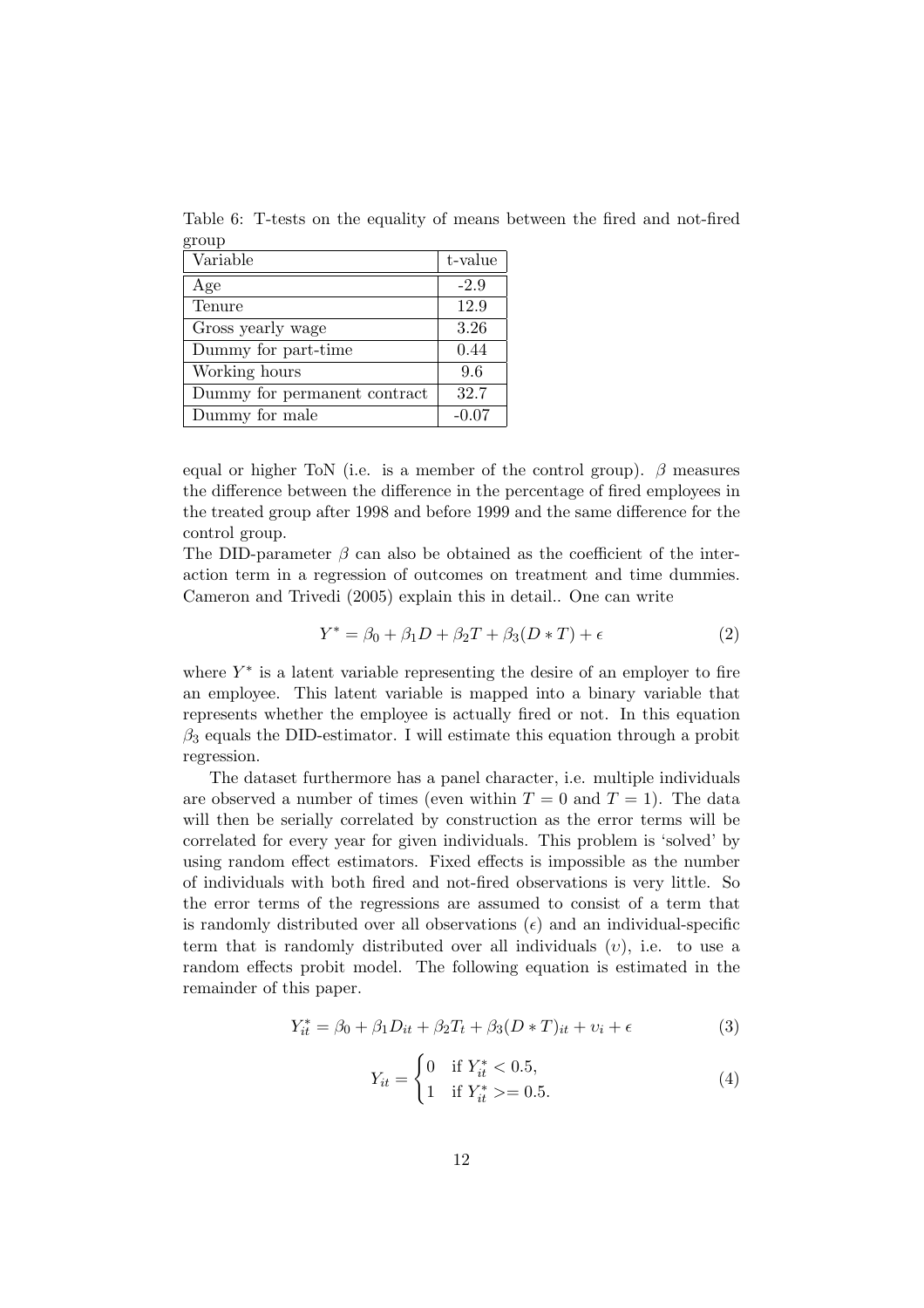### 6 Results

To provide some additional information on the association between firing costs and the probability of being fired I have first estimated an RE probit model of being fired on last year's term of notice, tenure and several other relevant independent variables, such as age and gross wage. The results of this exercise can be found in table 7. Column one shows the coefficients of the probit regression of all observations, so also of individuals younger than 50. Column two presents the results of the same regression but now including lagged wage information as a regressor. Column three presents the results of the same regression as in column one, but the ages of the respondents are restricted to higher than 49 and lower than 65.

The coefficient of the variable of interest, the lagged term of notice, is significant and negative in both the regressions involving observations of all ages as in the regression for the elderly. A higher term of notice and consequently higher firing costs are thus associated with higher firing rates, even when we control for age, wage, tenure and year. The variable on lagged years of tenure is furthermore positive and significant in the regression on older workers only.

This paper was written however to establish more than a relationship between the terms of notice and the odds of being fired. I would like to find a causal relationship. Table 8 therefore shows the coefficients and t-statistics of the Difference-in-Differences-probit model. Column one does not condition on any observable characteristic, column two just conditions on the years of enumeration and column three conditions on some other independent variables as well. All three regression utilize the same observations. The degree of the error term attributable to time-invariant individual-specific error term is negligible in all regressions ( $\rho = 0\%$ ).

 $\beta_1$  is negative in all columns and significant in the first column. This means that taking into account some controls, those in the treated group are not very different from the control groups in terms of the propensity to get fired.  $\beta_2$  is however negative and significant on the one percent level for all regressions. After the first of Jan, 1999, apparently significantly less dismissals occurred in both the treated and the control group. This could be an economic cycle-effect. When the year dummies are included this effect even grows in magnitude. Note that the dummy for 1996 is omitted to prevent estimation with an identity matrix and note that the dummy for 2000 has no standard error because no one was fired in that year. There have been a significant higher number of firings in 2001 and 2002, perhaps because of an economic downturn.

The DiD-parameter,  $\beta_3$ , which we are primarily interested in, is positive and significant at the five percent level for all regressions. This indicates that there might indeed be a causal effect of lower firing costs on higher firing rates. In fact, the treatment effect for the treated is estimated to be as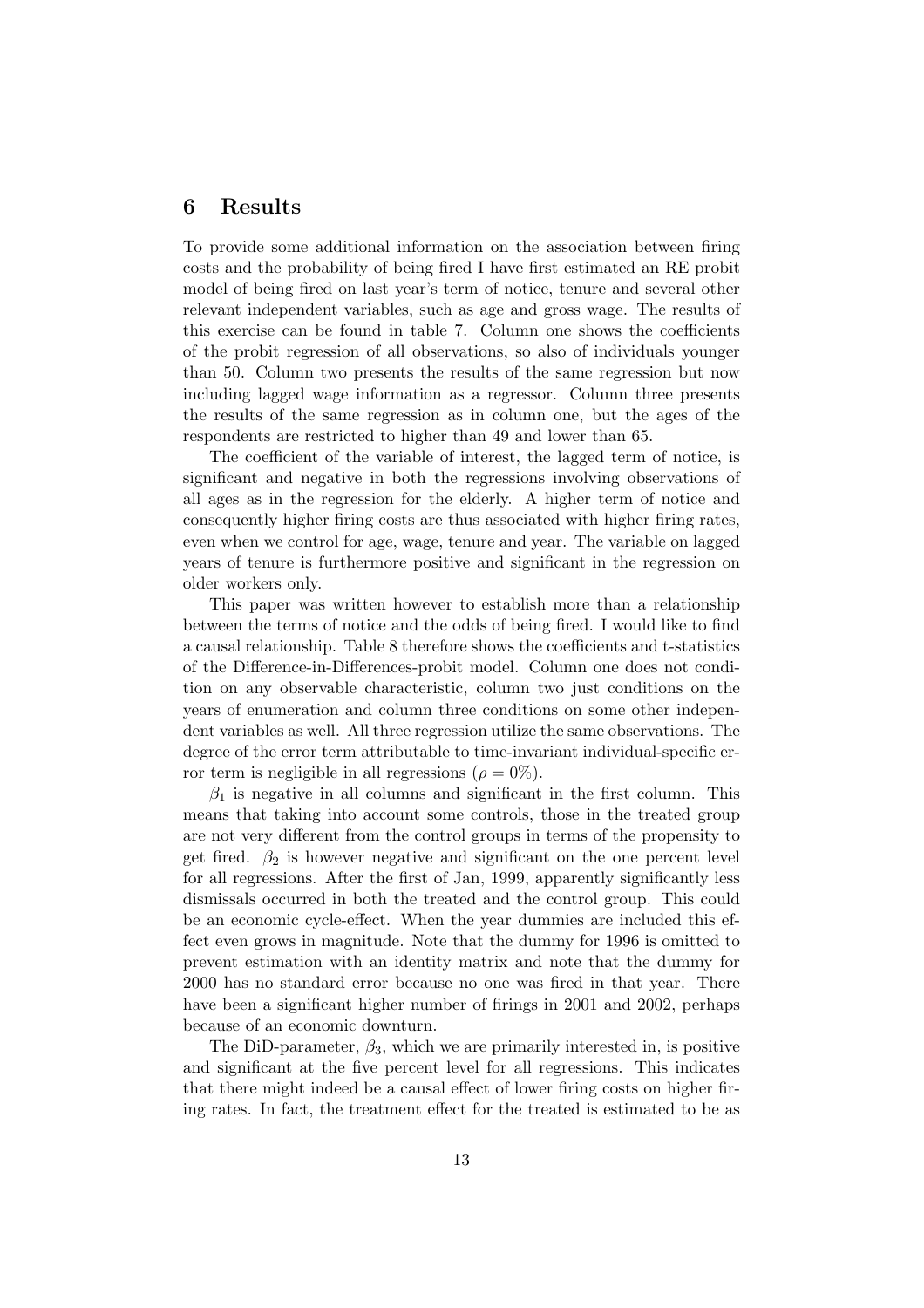|                          | $(1 - \text{all ages})$ | $(2 - all ages)$                          | $(3 - only age 50-64)$ |
|--------------------------|-------------------------|-------------------------------------------|------------------------|
|                          |                         | Prob. of being fired Prob. of being fired | Prob. of being fired   |
|                          |                         |                                           |                        |
| Lagged term of notice    | $-0.163**$              | $-0.166**$                                | $-0.184*$              |
|                          | $(-2.94)$               | $(-2.98)$                                 | $(-1.98)$              |
|                          |                         |                                           |                        |
| Lagged tenure            | 0.0140                  | 0.0144                                    | $0.0276**$             |
|                          | (1.74)                  | (1.78)                                    | (2.67)                 |
| Age                      | $-0.0353$               | $-0.0288$                                 | $-0.238$               |
|                          | $(-1.41)$               | $(-1.12)$                                 | $(-0.41)$              |
|                          |                         |                                           |                        |
| Squared age              | 0.000449                | 0.000373                                  | 0.00214                |
|                          | (1.32)                  | (1.08)                                    | (0.40)                 |
|                          |                         |                                           |                        |
| Dummy being over 49      | $-0.0140$               | $-0.00545$                                |                        |
|                          | $(-0.11)$               | $(-0.04)$                                 |                        |
| Dummy 1997               | $-0.0883$               | $-0.0817$                                 | $-0.191$               |
|                          | $(-1.08)$               | $(-0.99)$                                 | $(-0.99)$              |
|                          |                         |                                           |                        |
| Dummy 1998               | $-0.196*$               | $-0.190*$                                 | $-0.259$               |
|                          | $(-2.24)$               | $(-2.16)$                                 | $(-1.30)$              |
|                          | $-0.370***$             |                                           |                        |
| Dummy 1999               |                         | $-0.362***$                               | $-0.567*$              |
|                          | $(-3.79)$               | $(-3.70)$                                 | $(-2.34)$              |
| Dummy 2000               | $-0.243*$               | $-0.235*$                                 | $-6.841$               |
|                          | $(-2.48)$               | $(-2.39)$                                 | $(-0.00)$              |
|                          |                         |                                           |                        |
| Dummy 2001               | $-0.262**$              | $-0.254**$                                | $-0.486*$              |
|                          | $(-2.69)$               | $(-2.59)$                                 | $(-2.17)$              |
| Dummy 2002               | 0.00849                 | 0.0102                                    | $-0.00783$             |
|                          | (0.10)                  | (0.12)                                    | $(-0.05)$              |
|                          |                         |                                           |                        |
| Lagged gross yearly wage |                         | $-0.0000$                                 |                        |
|                          |                         | $(-0.44)$                                 |                        |
| ${\bf N}$                | 17,742                  | 17,633                                    | 3,608                  |
| Ind                      | 5,224                   | 5,187                                     | 1,205                  |
| aic                      | 2,580                   | 2,564                                     | 490                    |
| rho                      | 0.000                   | 0.000                                     | 0.000                  |

Table 7: Coefficients and t-statistics RE probit model to test association

t-statistics in parentheses

constant and controls for gender included but not displayed

<sup>∗</sup> p<.05, ∗∗ p<.01, ∗∗∗ p<.001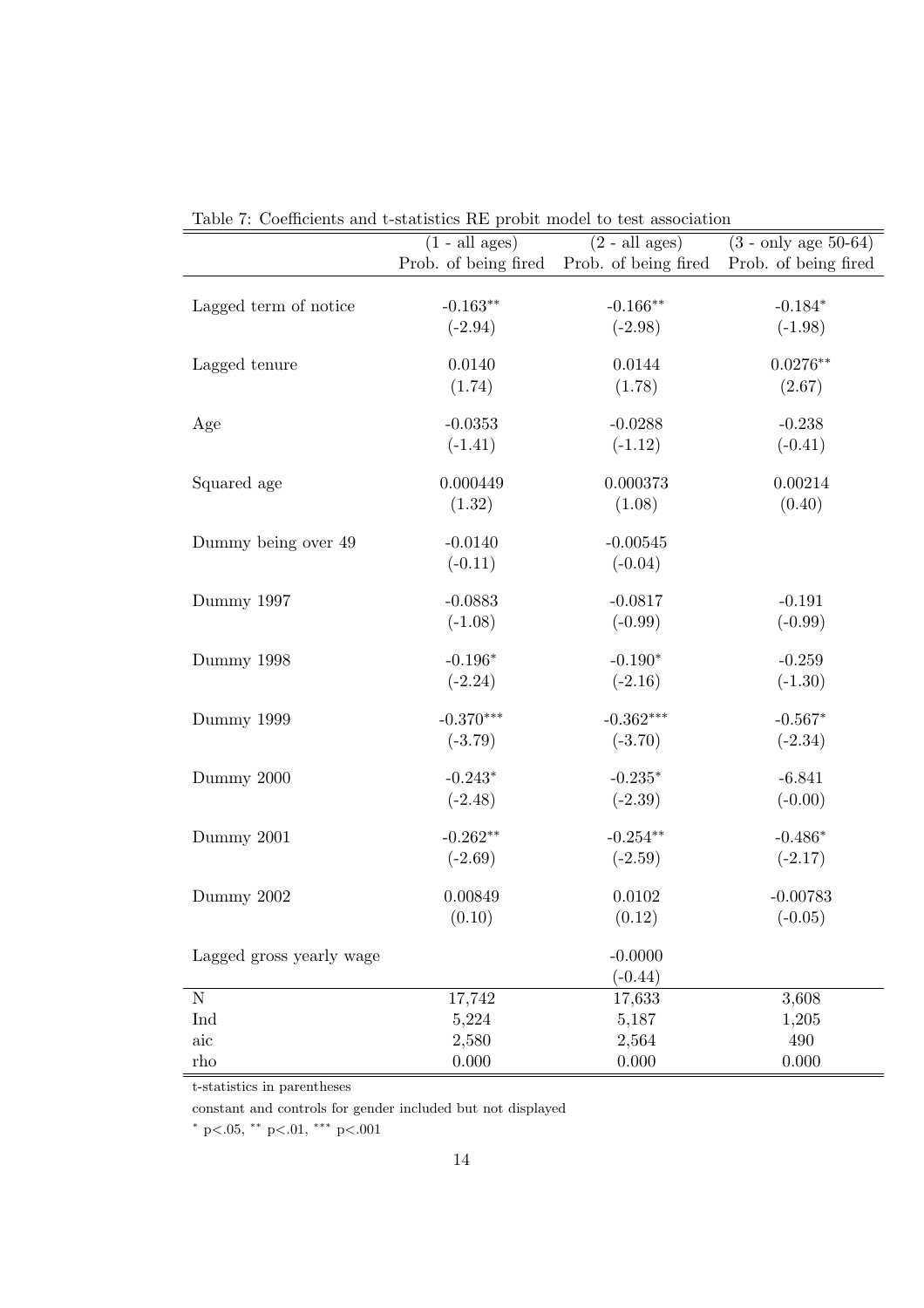|                         | Coemercines and e-seatistics rul proble moder to test causality |                      | $\overline{(3)}$     |
|-------------------------|-----------------------------------------------------------------|----------------------|----------------------|
|                         | (1)                                                             | (2)                  |                      |
|                         | Prob. of being fired                                            | Prob. of being fired | Prob. of being fired |
|                         |                                                                 |                      |                      |
| Treated $(D)$           | $-0.407*$                                                       | $-0.393$             | $-0.385$             |
| $(\beta_1)$             | $(-2.00)$                                                       | $(-1.91)$            | $(-1.56)$            |
|                         | $-0.487***$                                                     | $-2.357***$          | $-2.386***$          |
| After treatment $(T)$   |                                                                 |                      |                      |
| $(\beta_2)$             | $(-3.42)$                                                       | $(-3.98)$            | $(-4.02)$            |
| Treated*After Treatment | $0.588*$                                                        | $0.572*$             | $0.563*$             |
| $(\beta_3)$             | (2.22)                                                          | (2.08)               | (2.03)               |
|                         |                                                                 |                      |                      |
| Dummy 1997              |                                                                 | $-0.175$             | $-0.177$             |
|                         |                                                                 | $(-0.91)$            | $(-0.92)$            |
|                         |                                                                 |                      |                      |
| Dummy 1998              |                                                                 | $-0.236$             | $-0.244$             |
|                         |                                                                 | $(-1.20)$            | $(-1.23)$            |
| Dummy 1999              |                                                                 | $1.267*$             | $1.291*$             |
|                         |                                                                 | (2.51)               | (2.55)               |
|                         |                                                                 |                      |                      |
| Dummy 2000              |                                                                 | $-5.900$             | $-6.089$             |
|                         |                                                                 | $(-0.00)$            |                      |
|                         |                                                                 |                      |                      |
| Dummy 2001              |                                                                 | $1.688**$            | $1.710**$            |
|                         |                                                                 | (2.70)               | (2.73)               |
| Dummy 2002              |                                                                 | $2.168***$           | $2.195***$           |
|                         |                                                                 | (3.56)               | (3.60)               |
|                         |                                                                 |                      |                      |
| Age                     |                                                                 |                      | $-0.246$             |
|                         |                                                                 |                      | $(-0.44)$            |
|                         |                                                                 |                      |                      |
| Squared age             |                                                                 |                      | 0.0022               |
|                         |                                                                 |                      | (0.44)               |
| $\overline{\text{N}}$   | 3,608                                                           | 3,608                | 3608                 |
| Ind                     | 1,205                                                           | 1,205                | 1,205                |
| $\rm{aic}$              | 496                                                             | 476                  | 479                  |
| $_{\rm rho}$            | 0.000                                                           | 0.000                | 0.000                |

Table 8: Coefficients and t-statistics RE probit model to test causality

t-statistics in parentheses

constant (all three columns) and control for gender (column 3) included but not displayed

<sup>∗</sup> p<.05, ∗∗ p<.01, ∗∗∗ p<.001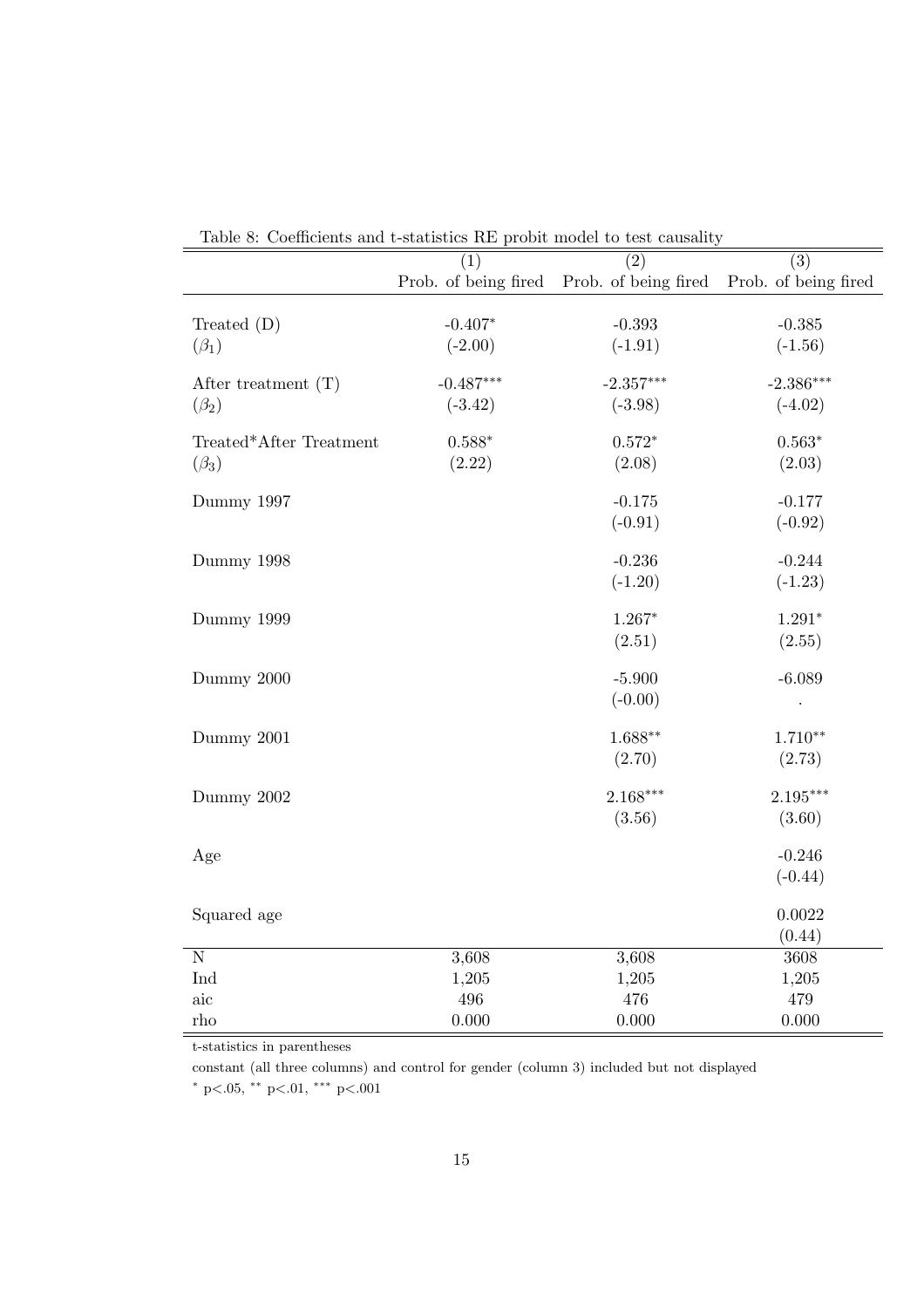high as  $.59$ . This means that the probability of being fired for those whose terms of notice was lowered by the the introduction of the 'Flexwet' was increased by .59. This is a major marginal effect. The t-statistics are however still low. The low number of positive firing observations make the inference unreliable. Bertrand, Duflo and Mullainathan (2002) furthermore indicate that standard errors might be underestimated because of serial correlation problems in the DID-procedure.

# 7 Conclusion and suggestions for further research

This paper performs a DiD-estimation of the propensity to be fired on a policy change in the length of the term of notice for workers with a permanent contract. The relevant policy change is the introduction of the 'Flexwet' in 1999 in the Netherlands that altered the legal terms of notice for tenured employees. An employee's age no longer determined his or her ToN and the number of ToN options was lowered from 26 to four. To determine who is in the treated and who is in the control group, a comparison is made of the terms of notice that would have been granted last year under the old legislation and the terms of notice that would have been granted this year under the new legislation when someone would have been employed. The treated group consists of individuals new-ToN is lower than their old-ToN. The control group consists of (former) employees that face an equal or higher new-ToN. The Dutch Socio-Economic Panel dataset was used to estimate a random effects probit regression on a dummy representing whether someone who had a permanent labor contract last year was fired during this year. The analysis was restricted to individuals that were over 49 and under 65 years of age as general time-trends in firing probabilities are most likely to be identical for these employees and as younger employees all faced a higher ToN under the new legislation.

The DiD-parameter  $\beta_3$ , the coefficient of the interaction term in a regression of outcomes on treatment and time dummies, is positive and significant in different specifications of the model. Workers who faced lower terms of notice than before were apparently sooner fired than comparable peers in the past. This can be interpreted as evidence for the positive causal effect of lower firing costs on the probability to be fired.

First, the number of positive firing observations in my sample is very low, 49 to be precise. The test-statistic on the basis of which we accept the null-hypothesis that lower terms of notice lead to more firings is hence unreliable. Further research on larger datasets should be conducted in order to give an conclusive answer to the research question. Second, the causal relation between employment protection and hiring decisions of employers deserves attention. Even if lower firing costs leads to more firings, the neg